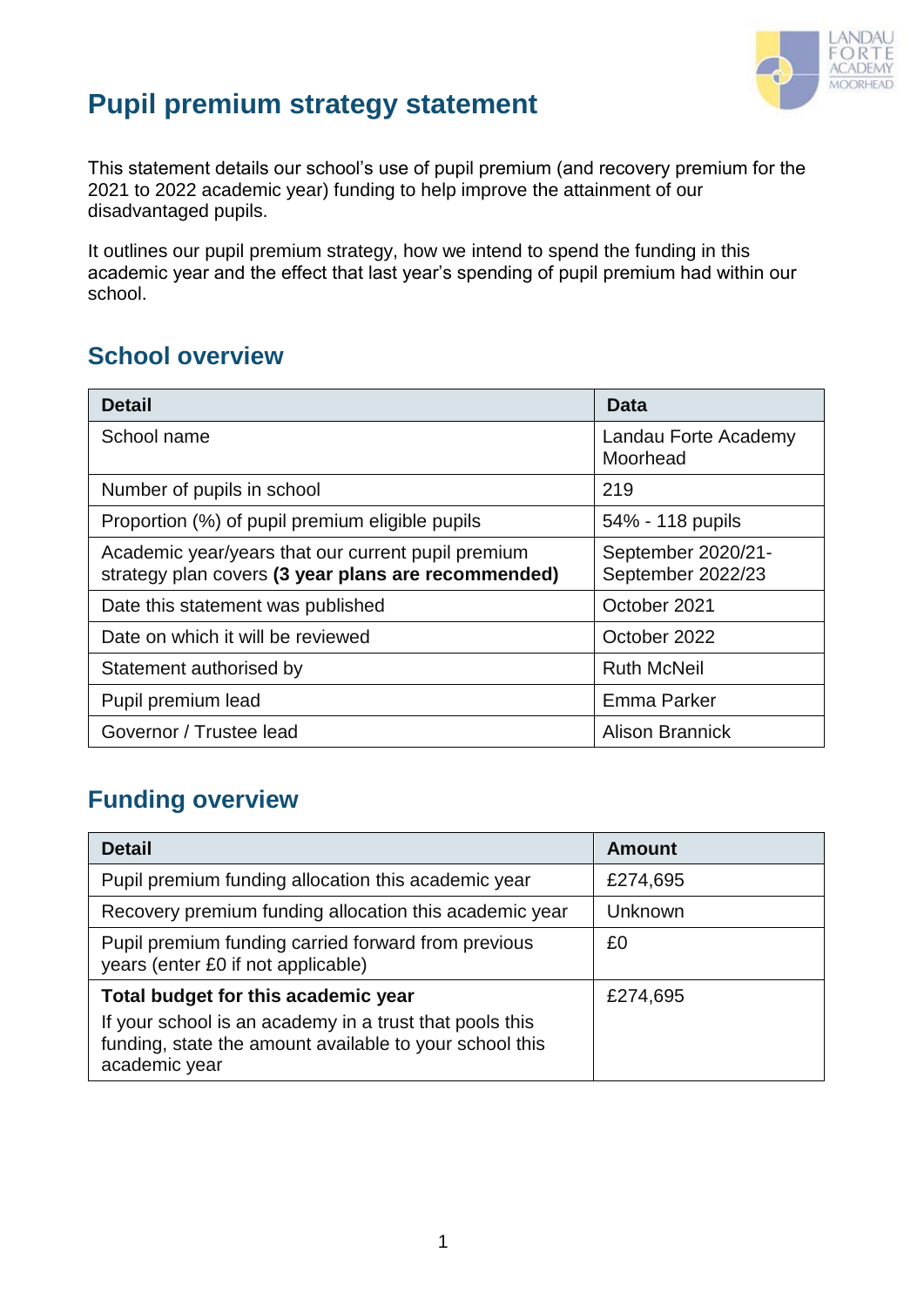# **Part A: Pupil premium strategy plan**

### **Statement of intent**

At Landau Forte Academy Moorhead, we are committed to providing the best possible education for every individual pupil irrespective of his or her background or the challenges they face. We have high aspirations and expectations for all of our pupils and we believe that no child should be left behind.

The focus of our pupil premium strategy is to support disadvantaged pupils to achieve their goals, including progress for those who are already high attainers. This includes making appropriate provision for pupils who belong to vulnerable groups including those who may be socially disadvantaged. We believe that it is not background that is important but a child's passion and thirst for knowledge, and dedication and commitment to learning that make the difference between success and failure. Consequently, we are determined to ensure that all of our pupils are given every opportunity to realise their potential.

High-quality first teaching is at the heart of our approach, with a focus on areas in which disadvantaged pupils require the most support. This is proven to have the greatest impact on closing the disadvantage attainment gap and at the same time will benefit the nondisadvantaged pupils in our school. Implicit in the intended outcomes detailed below, is the intention that non-disadvantaged pupils' attainment will be sustained and improved alongside progress for their disadvantaged peers.

Our approach will be responsive to common challenges and individual needs, rooted in robust diagnostic assessment, not assumptions about the impact of disadvantage. The approaches we have adopted complement each other to help pupils excel. To ensure they are effective we will:

- ensure disadvantaged pupils are challenged in the work that they're set
- act early to intervene at the point need is identified
- adopt a whole school approach in which all staff take responsibility for disadvantaged pupils' outcomes and raise expectations of what they can achieve

## **Challenges**

This details the key challenges to achievement that we have identified among our disadvantaged pupils.

| <b>Challenge</b><br>number | <b>Detail of challenge</b>                                                                                                                                                                              |
|----------------------------|---------------------------------------------------------------------------------------------------------------------------------------------------------------------------------------------------------|
|                            | Weak language and communication skills throughout the school. These are<br>evident from Reception through to KS2 and in general, are more prevalent<br>among our disadvantaged pupils than their peers. |
|                            | Many pupils are deprived of a rich cultural capital and therefore lack<br>understanding of the world around them and opportunities available to them.                                                   |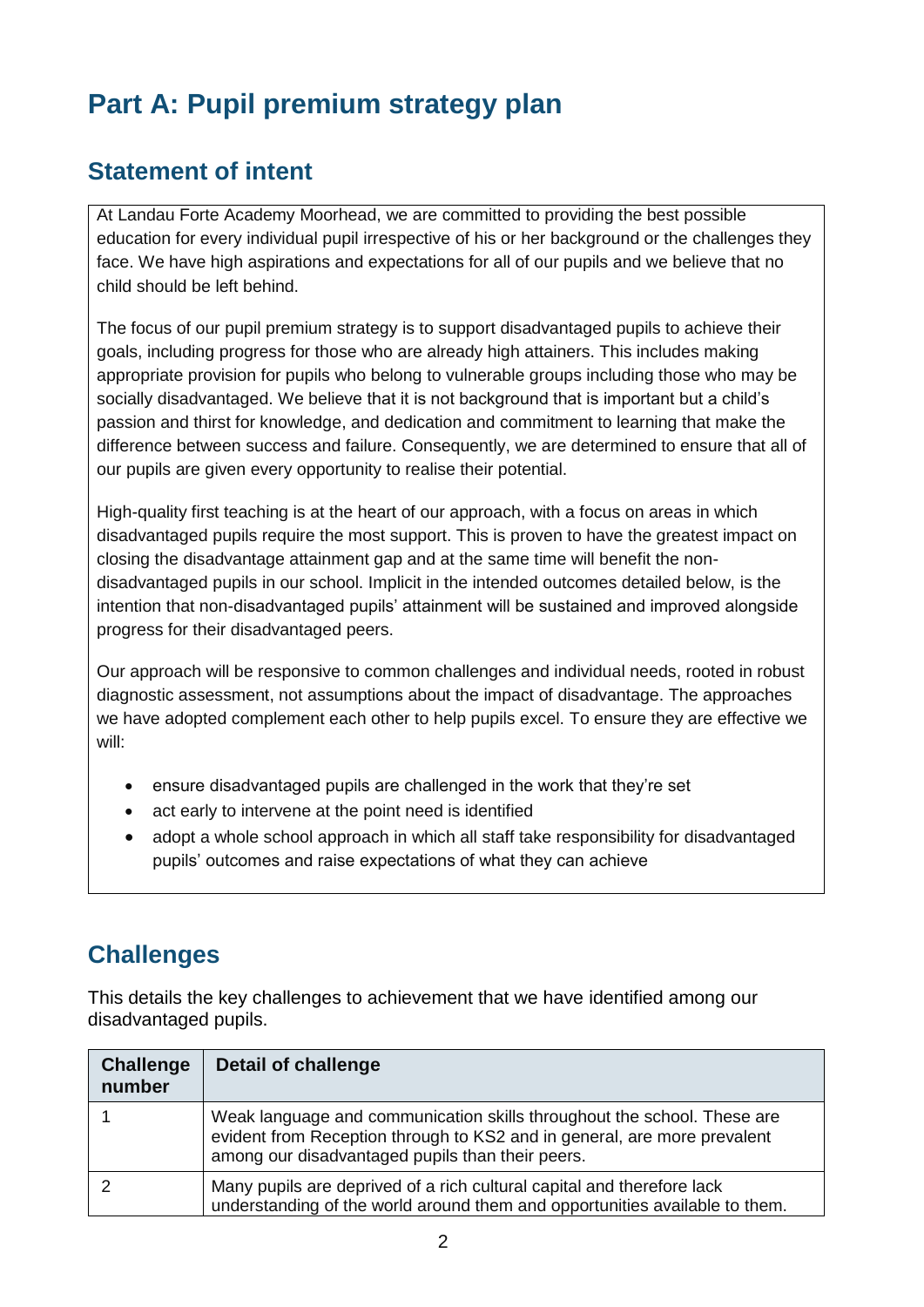|   | This means they have a weaker context to draw on to further their<br>understanding. Limited life experiences resulting in PSED barriers (gross and<br>fine motor development, speech development and overall physical<br>development).                                                                                                                                                                             |
|---|--------------------------------------------------------------------------------------------------------------------------------------------------------------------------------------------------------------------------------------------------------------------------------------------------------------------------------------------------------------------------------------------------------------------|
| 3 | Attendance of deprived pupils is lower than that of their peers. Without pupils<br>being in school, they will miss out on all other opportunities.                                                                                                                                                                                                                                                                 |
|   | Pupils have low self-esteem with a fixed mind set on not being able to be an<br>achiever and succeed. Our assessments, observations and discussions with<br>pupils and families have identified social and emotional issues for many pupils,<br>notably due to a lack of enrichment opportunities during school closure. These<br>challenges particularly affect disadvantaged pupils, including their attainment. |
| 5 | Attainment and progress of Pupil Premium pupils is lower across all subjects<br>when compared to their peers.                                                                                                                                                                                                                                                                                                      |

## **Intended outcomes**

This explains the outcomes we are aiming for **by the end of our current strategy plan**, and how we will measure whether they have been achieved.

| <b>Intended outcome</b>                                                                                                                                                                                                                                                             | <b>Success criteria</b>                                                                                                                                                                                                                                                                                                                                                                                                                                                             |  |
|-------------------------------------------------------------------------------------------------------------------------------------------------------------------------------------------------------------------------------------------------------------------------------------|-------------------------------------------------------------------------------------------------------------------------------------------------------------------------------------------------------------------------------------------------------------------------------------------------------------------------------------------------------------------------------------------------------------------------------------------------------------------------------------|--|
| Pupils are confident users of language, using<br>this to deepen their thinking. Widening<br>experiences support the development of:<br>control and content in writing<br>$\bullet$<br>inference in reading<br>$\bullet$<br>confidence in reasoning and problem<br>solving in maths. | Assessments and observations indicate<br>significantly improved oral language among<br>disadvantaged pupils. This is evident when<br>triangulated with other sources of evidence,<br>including engagement in lessons, book<br>scrutiny and ongoing formative assessment.                                                                                                                                                                                                            |  |
| To improve reading attainment among<br>disadvantaged pupils.                                                                                                                                                                                                                        | Regular reading at home (reading diaries)<br>and reading at school (reading tracking<br>grids)<br>KS2 reading outcomes in 2022/23 show that<br>more than 33% of disadvantaged pupils met<br>the expected standard.                                                                                                                                                                                                                                                                  |  |
| To improve maths attainment among<br>disadvantaged pupils.                                                                                                                                                                                                                          | Increased presence on TT-Rockstars.<br>KS2 reading outcomes in 2022/23 show that<br>more than 33% of disadvantaged pupils met<br>the expected standard.                                                                                                                                                                                                                                                                                                                             |  |
| Increased attendance and punctuality. Pupils<br>arrive at school on time.                                                                                                                                                                                                           | Overall percentage in line with the national<br>average and fewer persistent absentees.<br>Parents will be fully aware of the importance<br>of attendance and school will keep them<br>regularly updated on how well we are doing.<br>An effective tracking and monitoring system<br>will be in place enabling early intervention<br>where attendance becomes a concern.<br>Half termly meetings between family support<br>worker and HT where attendance has<br>dropped below 95%. |  |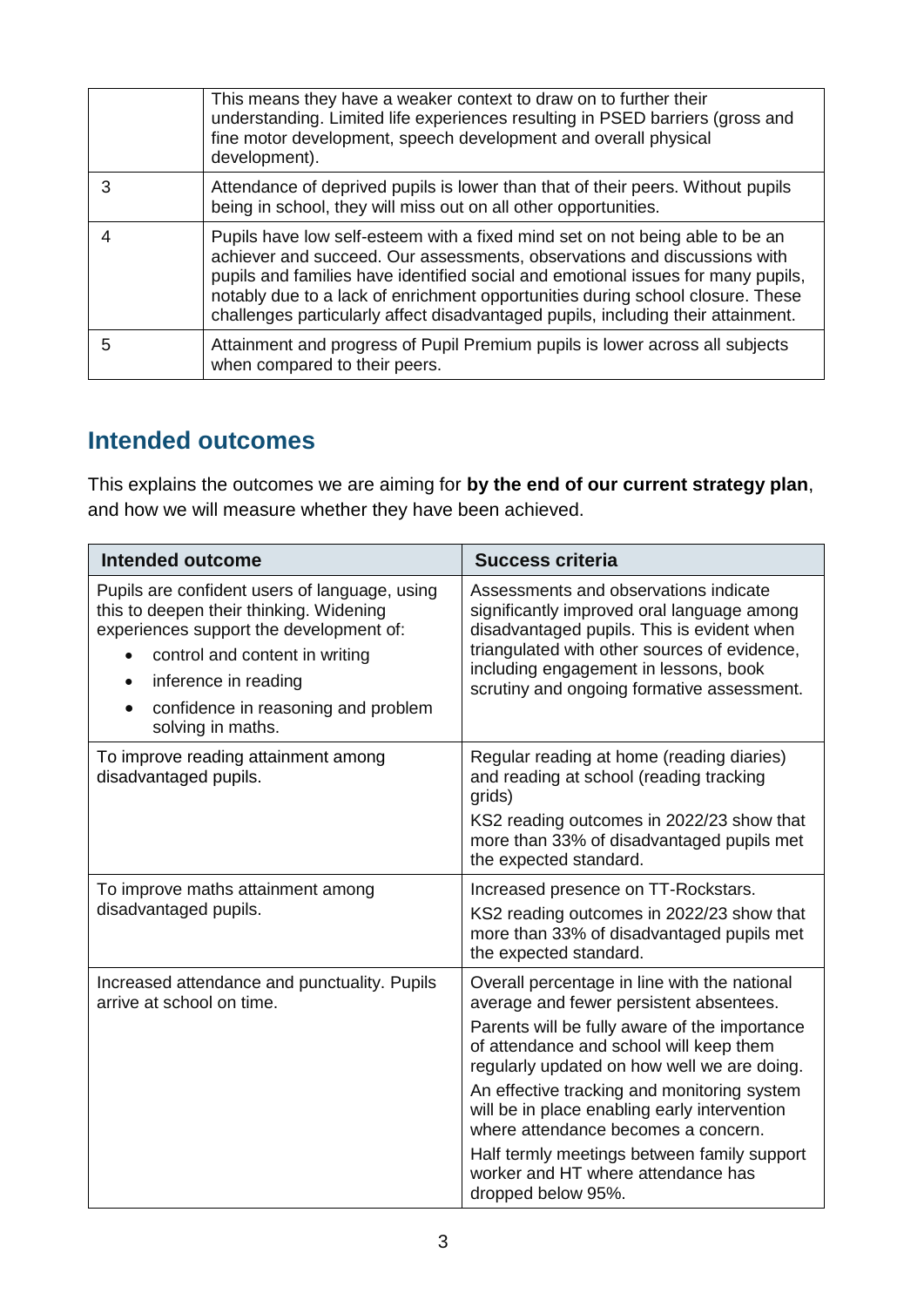|                                                                                                                                                                                                                                                                                                 | Regular meetings between school and<br>EWO to discuss problem families.                                                                                                                                                                                                                                                                                                                   |
|-------------------------------------------------------------------------------------------------------------------------------------------------------------------------------------------------------------------------------------------------------------------------------------------------|-------------------------------------------------------------------------------------------------------------------------------------------------------------------------------------------------------------------------------------------------------------------------------------------------------------------------------------------------------------------------------------------|
| To achieve and sustain improved wellbeing for<br>all pupils in our school, particularly our<br>disadvantaged pupils. Children are able to<br>self-regulate emotions, build relationships with<br>their peers and adults and settle to learn well<br>through trusting relationships with adults. | School values will be embedded within all<br>aspects of school life and pupils will have a<br>good, practical understanding of what these<br>mean.<br>Pupils with lower self-esteem, or behaviours<br>damaging to others', will receive<br>interventions to help address this.<br>The curriculum will provide opportunities for<br>all pupils to know more, remember more and<br>do more. |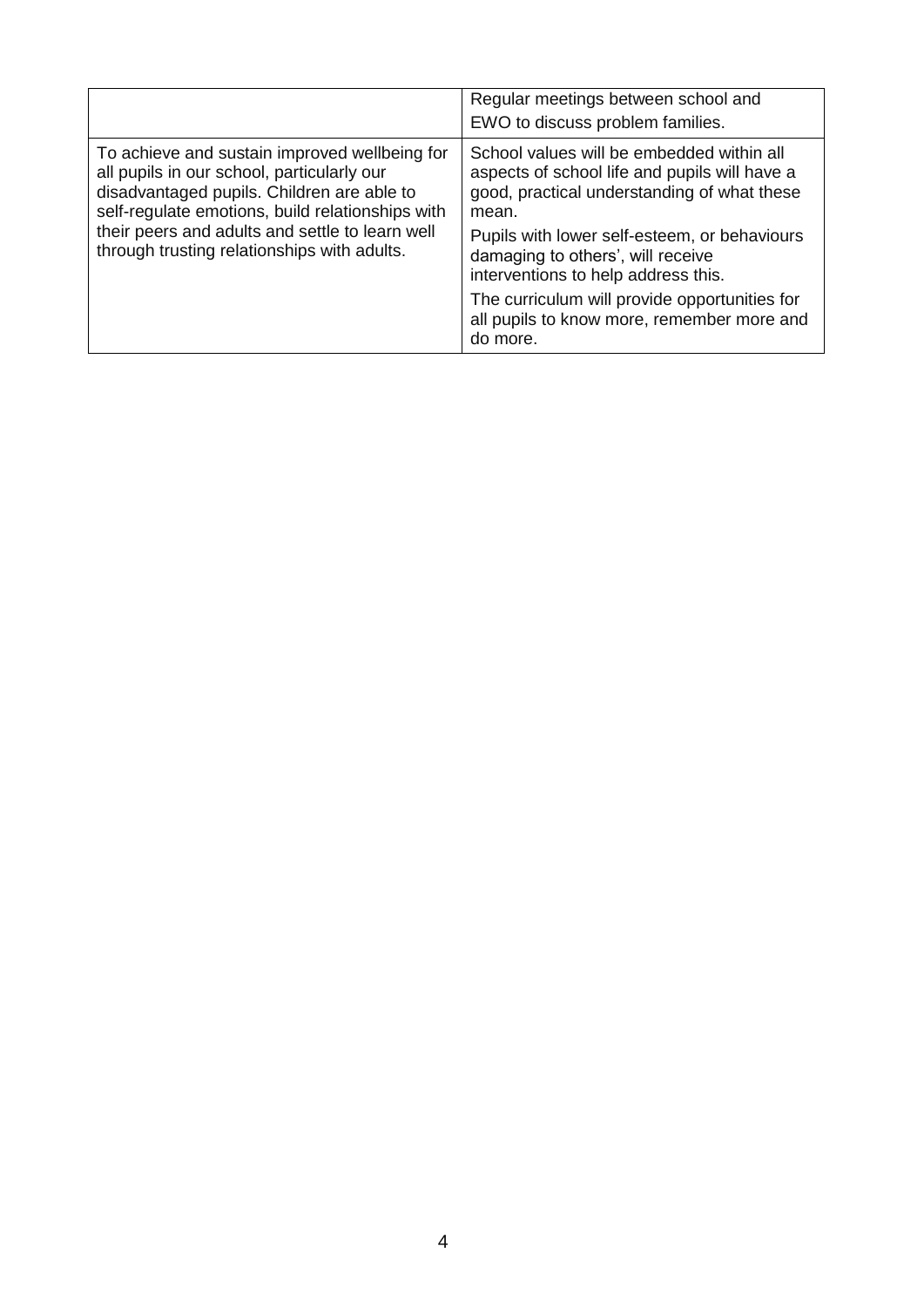## **Activity in this academic year**

This details how we intend to spend our pupil premium (and recovery premium funding) **this academic year** to address the challenges listed above.

#### **Teaching**

**Priority area 1 - To secure quality first teaching for all disadvantaged pupils to diminish the difference in attainment between disadvantaged and nondisadvantaged children through a broad and balanced curriculum.**

Budgeted cost: £58,000

| <b>Activity</b>                                                                                                                                                                                                                                                                                                                                                                                                                                                                                  | Evidence that supports this approach                                                                                                                                                                                                                                                                                                                                                                                                                                                                                                               | <b>Challenge</b><br>number(s)<br>addressed |
|--------------------------------------------------------------------------------------------------------------------------------------------------------------------------------------------------------------------------------------------------------------------------------------------------------------------------------------------------------------------------------------------------------------------------------------------------------------------------------------------------|----------------------------------------------------------------------------------------------------------------------------------------------------------------------------------------------------------------------------------------------------------------------------------------------------------------------------------------------------------------------------------------------------------------------------------------------------------------------------------------------------------------------------------------------------|--------------------------------------------|
| Purchase of<br>standardised diagnostic<br>assessments.<br>Training for staff to<br>ensure assessments are<br>interpreted and<br>administered correctly.                                                                                                                                                                                                                                                                                                                                          | Standardised tests can provide reliable insights<br>into the specific strengths and weaknesses of<br>each pupil to help ensure they receive the correct<br>additional support through interventions or<br>teacher instruction:<br><b>Standardised tests   Assessing and Monitoring</b><br><b>Pupil Progress   Education Endowment</b><br><b>Foundation   EEF</b>                                                                                                                                                                                   | 2, 4, 5                                    |
| For all staff receive<br>training in 'Instructional<br>Coaching' and support<br>to deliver and sustain<br>quality first learning for<br>all pupils.<br><b>ELT</b> and subject leaders<br>will deliver a support<br>programme of weekly<br>coaching sessions to<br>ensure QFT in all<br>classrooms. Head<br>teacher to monitor to<br>ensure QA.<br>Coaching will follow<br>elements of the<br><b>ECF/TLAC/Walk Thrus</b><br>CPD programme.<br>Use of staff meetings to<br>offer training and CPD. | As stated in the Sutton Trust (2011), "The effects<br>of high-quality teaching are especially significant<br>for pupils from disadvantaged backgrounds: over<br>a school year, these pupils gain 1.5 years' worth<br>of learning with very effective teachers,<br>compared with 0.5 years with poorly performing<br>teachers. In other words, for poor pupils the<br>difference between a good teacher and a bad<br>teacher is a whole year's learning.<br>https://educationendowmentfoundation.org.uk/evi<br>dence-summaries/pupil-premium-guide/ | 1, 2, 5                                    |
| Use of pobble early<br>morning starters to<br>promote speaking and<br>listening which feeds<br>into writing.<br><b>Cornerstones writing</b><br>links in with our whole                                                                                                                                                                                                                                                                                                                           | There is a strong evidence base that suggests<br>oral language interventions, including dialogic<br>activities such as high-quality classroom<br>discussion, are inexpensive to implement with<br>high impacts on reading:                                                                                                                                                                                                                                                                                                                         | 1, 5                                       |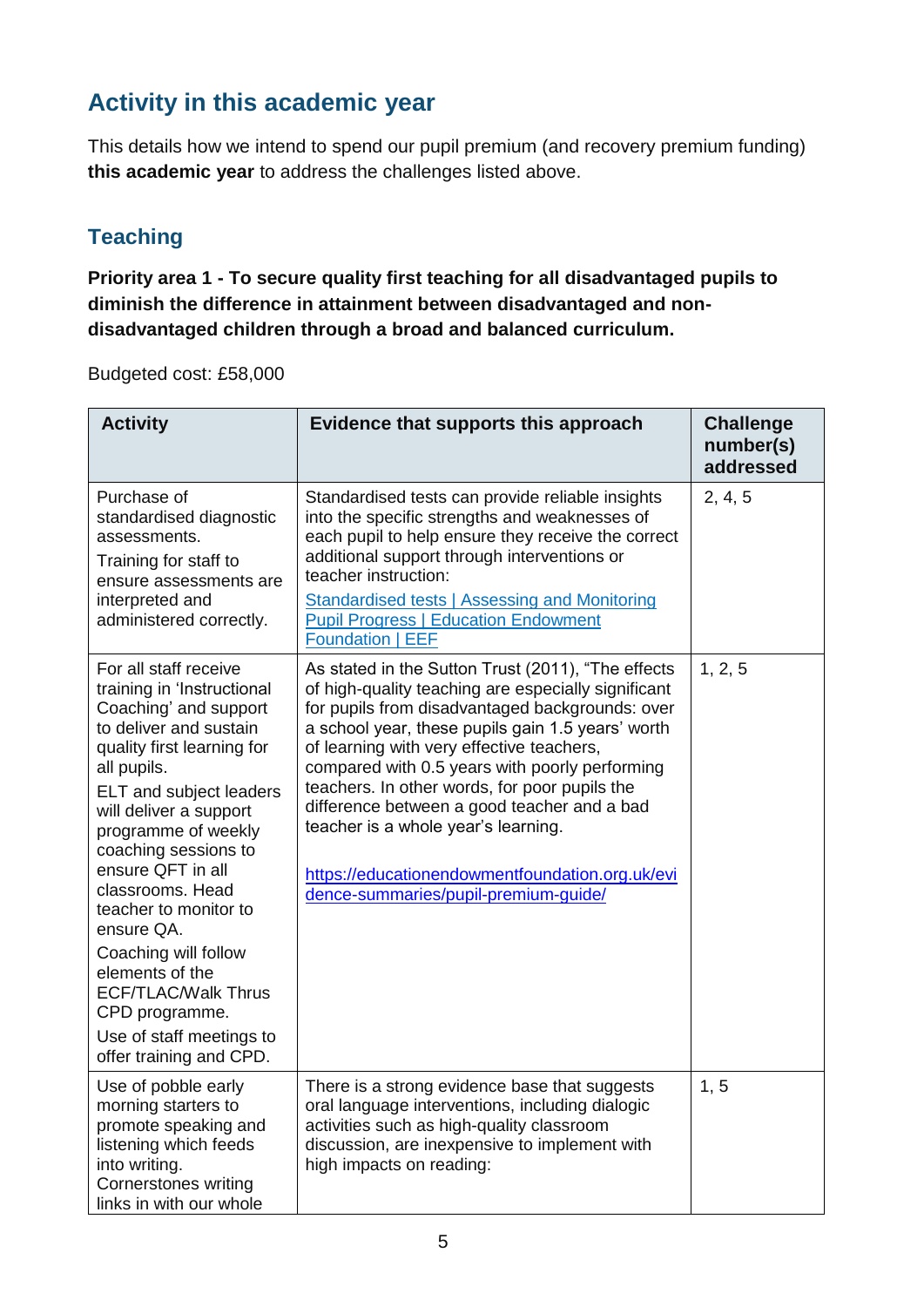| school curriculum to<br>ensure consistency.                                                                                          | Oral language interventions   Toolkit Strand  <br><b>Education Endowment Foundation   EEF</b> |  |
|--------------------------------------------------------------------------------------------------------------------------------------|-----------------------------------------------------------------------------------------------|--|
| Vocabulary to be taught<br>weekly in shared<br>reading sessions to<br>ensure pupils are<br>exposed to a wide range<br>of vocabulary. |                                                                                               |  |
| CPD training in regards<br>to motor control from<br>Shonette, particularly in<br>reference to early years.                           |                                                                                               |  |

#### **Targeted academic support**

**Priority area 2 - To identify and give targeted support to disadvantaged children as early as possible to ensure the attainment gap is diminishing rather than widening.**

Budgeted cost: £110,000

| <b>Activity</b>                                                                                                                                                                                                                                                                                                                                                                 | Evidence that supports this approach                                                                                                                                                                                                                                                                                                                                        | <b>Challenge</b><br>number(s)<br>addressed |
|---------------------------------------------------------------------------------------------------------------------------------------------------------------------------------------------------------------------------------------------------------------------------------------------------------------------------------------------------------------------------------|-----------------------------------------------------------------------------------------------------------------------------------------------------------------------------------------------------------------------------------------------------------------------------------------------------------------------------------------------------------------------------|--------------------------------------------|
| Purchase of a<br>programme to improve<br>listening, narrative and<br>vocabulary skills for<br>disadvantaged pupils<br>who have relatively low<br>spoken language skills.<br>Pobble, Speech-link and<br>cornerstones curriculum.                                                                                                                                                 | Oral language interventions can have a positive<br>impact on pupils' language skills. Approaches<br>that focus on speaking, listening and a<br>combination of the two show positive impacts<br>on attainment:<br>Oral language interventions   EEF<br>(educationendowmentfoundation.org.uk)                                                                                 | 1, 5                                       |
| <b>Additional RWI phonics</b><br>sessions targeted at<br>disadvantaged pupils<br>who require further<br>phonics support.<br>Weekly speech and<br>language sessions for<br>identified children 1:1<br>phonics top up sessions<br>(x5 sessions a week) for<br>identified Y1<br>disadvantaged children<br>who need additional<br>support to pass Y1<br>phonics screening<br>check. | Phonics approaches have a strong evidence<br>base indicating a positive impact on pupils,<br>particularly from disadvantaged backgrounds.<br>Targeted phonics interventions have been<br>shown to be more effective when delivered as<br>regular sessions over a period up to 12 weeks:<br><b>Phonics   Toolkit Strand   Education</b><br><b>Endowment Foundation   EEF</b> | 1, 5                                       |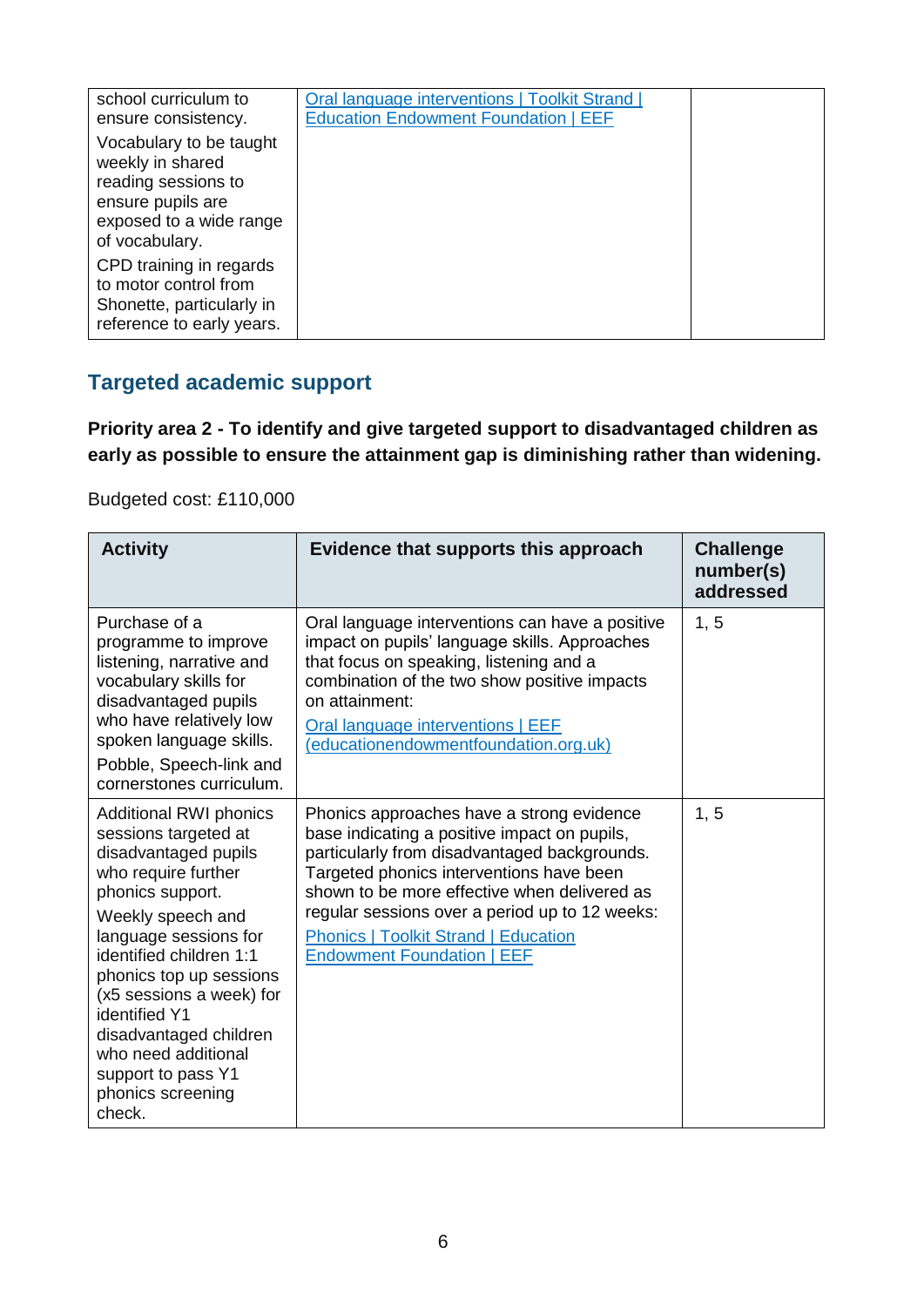#### **Wider strategies**

**Priority area 3 - To increase the attendance and punctuality of disadvantaged children.**

**Priority area 4 – To ensure children are able to self-regulate emotions, build relationships with their peers and adults and settle to learn well through trusting relationships with adults.**

Budgeted cost: £55,000

| <b>Activity</b>                                                                                                                                                                                                                                                                                                                                                                                                                                                                                                             | Evidence that supports this approach                                                                                                                                                                                                                                                                                                                                                                                                                                                                                                                                                                                                                                                                                                                                                                                                                                                                                                                                                                                                                                                                 | <b>Challenge</b><br>number(s)<br>addressed |
|-----------------------------------------------------------------------------------------------------------------------------------------------------------------------------------------------------------------------------------------------------------------------------------------------------------------------------------------------------------------------------------------------------------------------------------------------------------------------------------------------------------------------------|------------------------------------------------------------------------------------------------------------------------------------------------------------------------------------------------------------------------------------------------------------------------------------------------------------------------------------------------------------------------------------------------------------------------------------------------------------------------------------------------------------------------------------------------------------------------------------------------------------------------------------------------------------------------------------------------------------------------------------------------------------------------------------------------------------------------------------------------------------------------------------------------------------------------------------------------------------------------------------------------------------------------------------------------------------------------------------------------------|--------------------------------------------|
| Attendance HERO<br>(Here every day on<br>time) initiative<br>launched with<br>certificates issued<br>in celebration<br>assemblies on a<br>half-termly basis.<br>Family support<br>worker to work with<br>families/EWO to<br>support in getting<br>children to school.                                                                                                                                                                                                                                                       | Embedding principles of good practice set out in the<br>DfE's Improving School Attendance advice.<br>The DfE guidance has been informed by engagement<br>with schools that have significantly reduced levels of<br>absence and persistent absence.                                                                                                                                                                                                                                                                                                                                                                                                                                                                                                                                                                                                                                                                                                                                                                                                                                                   | 3                                          |
| To ensure parents<br>are active partners<br>in their children's<br>learning and are<br>keen to take every<br>opportunity to<br>engage in the<br>opportunities the<br>school provides.<br>Strategic<br>placement of staff<br>in the morning to<br>welcome families<br>who require<br>support/security of<br>daily chat.<br>House system set<br>up with a clear<br>vision that<br>highlights key diary<br>dates for events to<br>be mapped in.<br>Open classroom<br>events/sessions<br>when appropriate.<br>Come dine with me | $EEF+4$<br>"Behaviour interventions seek to improve attainment by<br>reducing challenging behaviour in school. This entry<br>covers interventions aimed at reducing a variety of<br>behaviours, from low-level disruption to aggression,<br>violence, bullying, substance abuse and general anti-<br>social activities.<br>The 4, 5 9 interventions themselves can be split into<br>three broad categories: Approaches to developing a<br>positive school ethos or improving discipline across the<br>whole school which also aim to support greater<br>engagement in learning;<br>Universal programmes which seek to improve<br>behaviour and generally take place in the classroom;<br>and More specialised programmes which are targeted<br>at students with specific behavioural issues.<br>Other approaches, such as Parental engagement and<br>Social and emotional learning programmes, are often<br>associated with reported improvements in school ethos<br>or discipline, but are not included in this summary,<br>which is limited to interventions that focus directly on<br>behaviour." | 2, 4, 5                                    |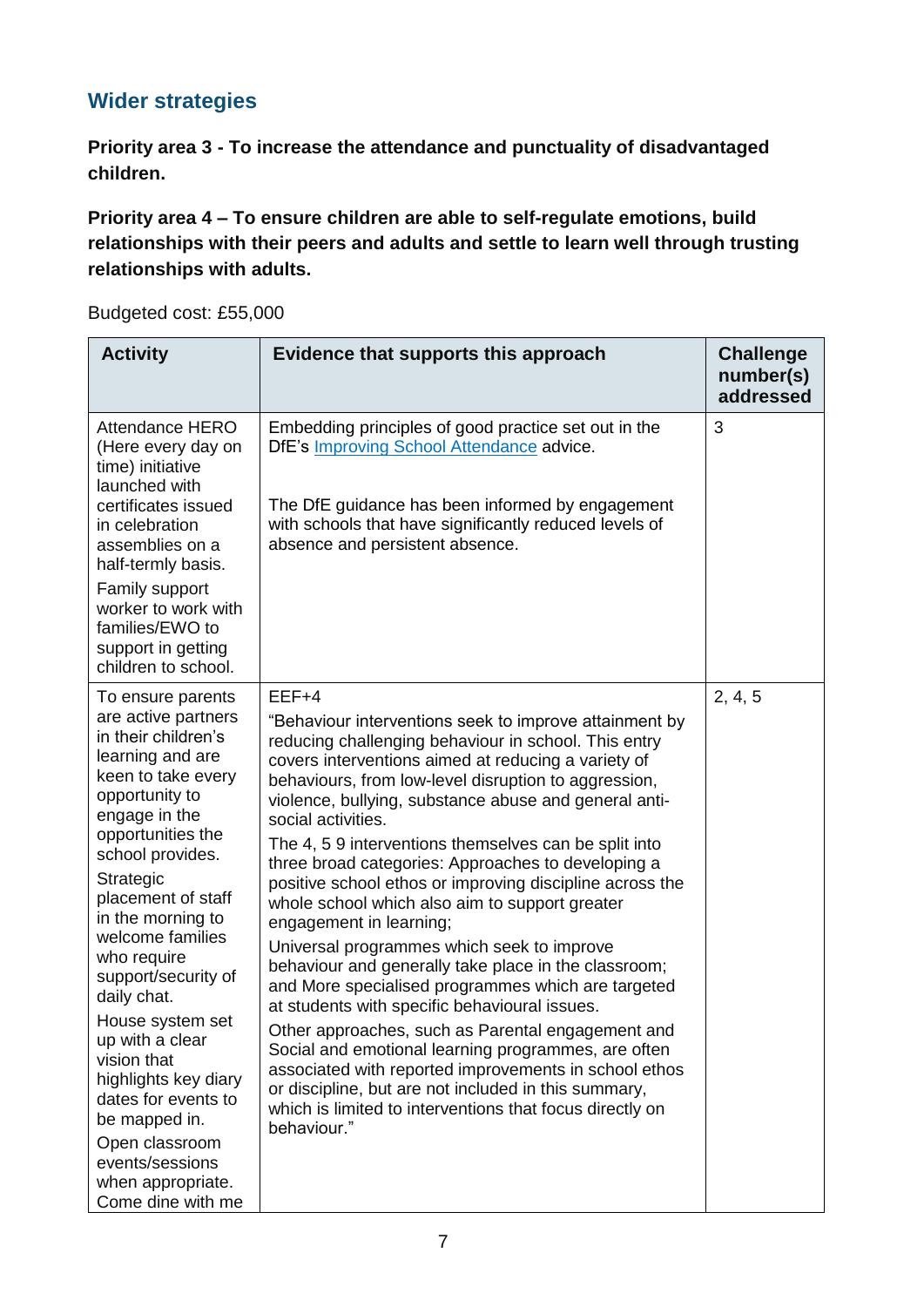| initiative, Coffee<br>and cake sessions<br>partnership with the<br>JLT.<br>Parenting<br>courses/family<br>learning<br>Reading champion<br>coordinates and<br>checks all reading<br>material going<br>home making sure<br>it matches with<br><b>RWI</b> levels and<br>reading ages.                                                                                                                                                                                                                                                                                                                                                                                          |                                                                                                                                                                                                                                                                                                                                                                                      |         |
|-----------------------------------------------------------------------------------------------------------------------------------------------------------------------------------------------------------------------------------------------------------------------------------------------------------------------------------------------------------------------------------------------------------------------------------------------------------------------------------------------------------------------------------------------------------------------------------------------------------------------------------------------------------------------------|--------------------------------------------------------------------------------------------------------------------------------------------------------------------------------------------------------------------------------------------------------------------------------------------------------------------------------------------------------------------------------------|---------|
| Class dojo set up<br>alongside<br>studybugs                                                                                                                                                                                                                                                                                                                                                                                                                                                                                                                                                                                                                                 |                                                                                                                                                                                                                                                                                                                                                                                      |         |
| To ensure pupils<br>have a breadth of<br>experiences that<br>enable them to<br>contextualize their<br>learning.<br>A range of<br>curriculum<br>enrichment<br>activities provided<br>beyond the<br>classroom. Free<br>after school<br>enrichment clubs.<br>Visits to or out of<br>school to<br>enhance/support<br>topic learning,<br>including<br>residential.<br>Focus on ensuring<br>our delivered<br>curriculum is<br>delivered through<br>real-life, engaging<br>activities and<br>strategies through<br>WOW activities and<br>days.<br>All year groups to<br>plan events and<br>activities to take<br>place to enhance<br>and broaden the<br>curriculum and<br>learning | There is extensive evidence associating childhood<br>social and emotional skills with improved outcomes at<br>school and in later life (e.g., improved academic<br>performance, attitudes, behaviour and relationships with<br>peers):<br><b>EEF</b> Social and Emotional Learning.pdf(e)<br>https://educationendowmentfoundation.org.uk/evidence-<br>summaries/pupil-premium-guide/ | 2, 4, 5 |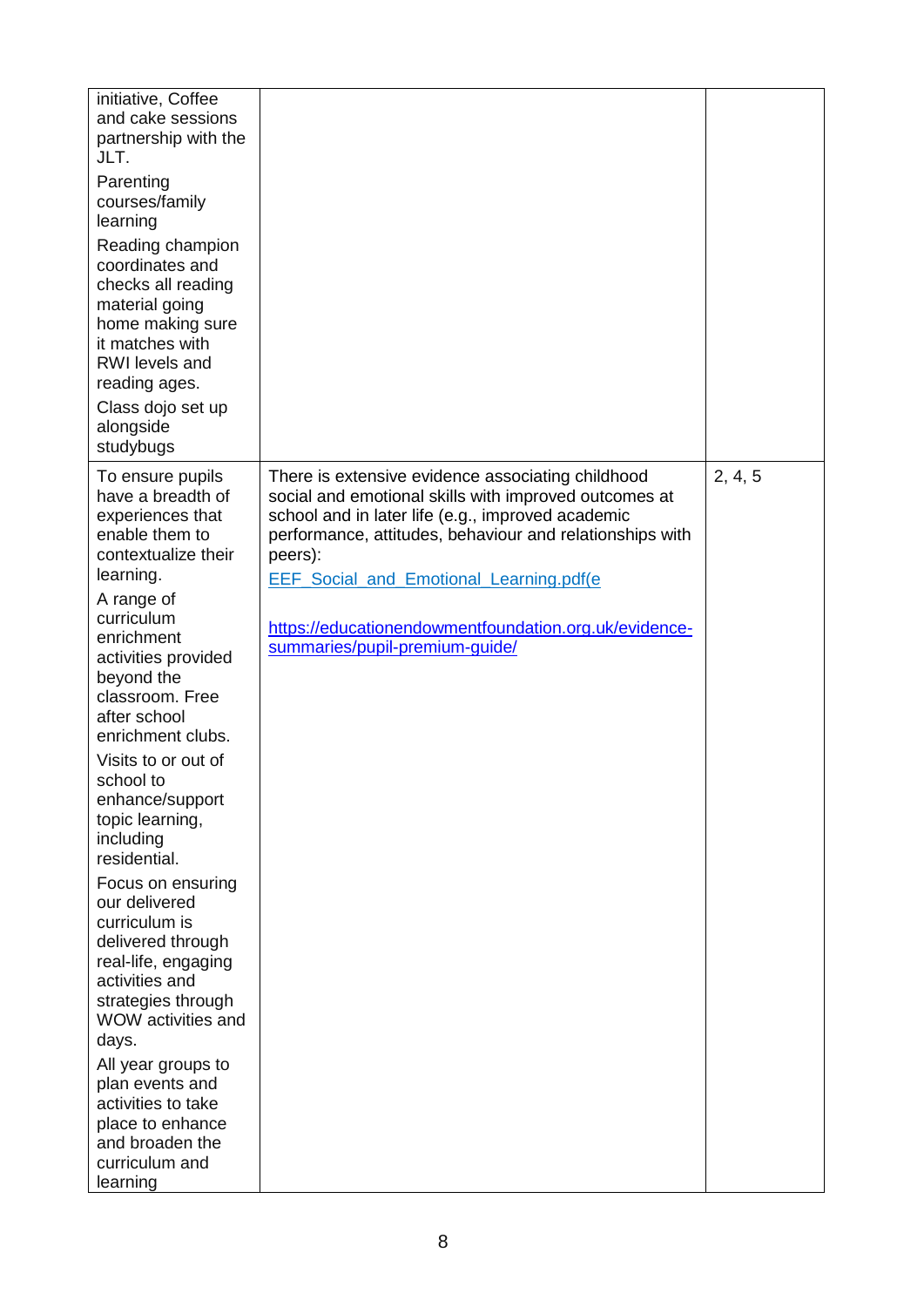| experiences for all<br>pupils.<br>Forest school<br>teacher to deliver<br>programme to<br>include PP children<br>weekly.                                                                                                                                                                                                                                                                                                                                                                                                                                                                                                                                                                                                                   |                                                                                                                                                                                                                                                                                           |         |
|-------------------------------------------------------------------------------------------------------------------------------------------------------------------------------------------------------------------------------------------------------------------------------------------------------------------------------------------------------------------------------------------------------------------------------------------------------------------------------------------------------------------------------------------------------------------------------------------------------------------------------------------------------------------------------------------------------------------------------------------|-------------------------------------------------------------------------------------------------------------------------------------------------------------------------------------------------------------------------------------------------------------------------------------------|---------|
| Children are able to<br>self-regulate<br>emotions, build<br>relationships with<br>their peers and<br>adults and settle to<br>learn well through<br>trusting<br>relationships with<br>adults. Story time<br>with age<br>appropriate high<br>quality texts to be<br>delivered<br>consistently every<br>day.<br>Awe and wonder<br>experiences to<br>hook in learners.<br>All children will<br>experience<br>enrichment<br>activities.<br>Artist in residence<br>Family support<br>worker/Behaviour<br>and learning<br>mentor to develop<br>systems for self-<br>regulation and<br>support staff with<br>this.<br>ELT to support with<br>PPA planning<br>sessions.<br><b>SEND lead to</b><br>support with<br>provision for these<br>children. | There is extensive evidence associating childhood<br>social and emotional skills with improved outcomes at<br>school and in later life (e.g., improved academic<br>performance, attitudes, behaviour and relationships with<br>peers):<br><b>EEF</b> Social and Emotional Learning.pdf(e) | 2, 4, 5 |

## **Total budgeted cost: £223,000**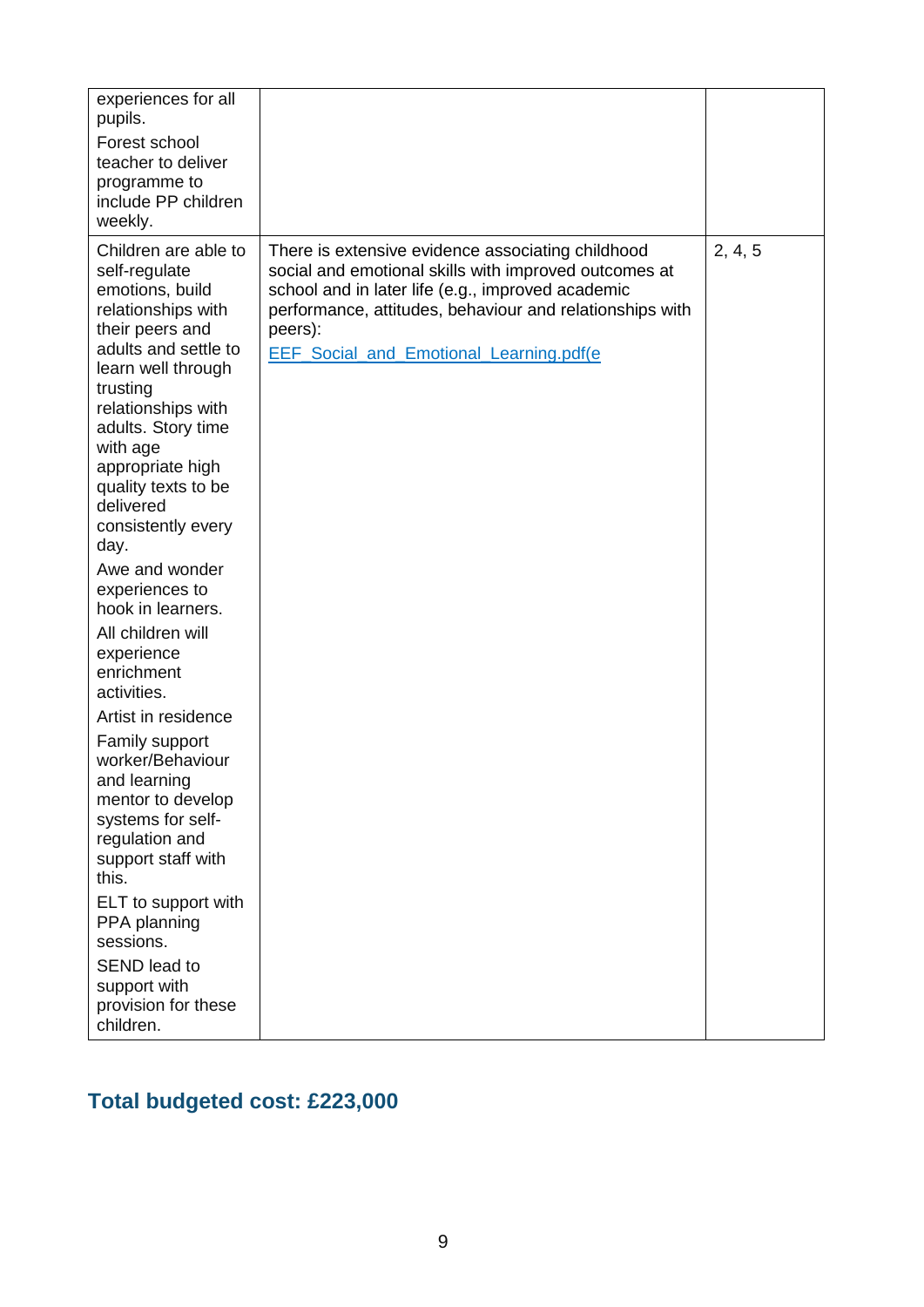## **Part B: Review of outcomes in the previous academic year**

### **Pupil premium strategy outcomes**

This details the impact that our pupil premium activity had on pupils in the 2020 to 2021 academic year.

Due to COVID-19, National Curriculum tests (SATs), did not take place in England. At Landau Forte Academy Moorhead, we used past papers as standardised teacher administered tests using the previous year's standardised grade boundaries and regular assessments, moderated by teachers, our Middle Leadership Team and our Senior Leadership Team as the basis for teacher assessed levels for all pupils.

Our internal assessments during 2020/21 suggested that the performance of disadvantaged pupils was lower than their peers in key areas of the curriculum. The outcomes we aimed to achieve in our previous strategy by the end of 2020/21 were not fully realised.

Our assessment of the reasons for these outcomes points primarily to Covid-19 impact, which disrupted all our subject areas to varying degrees. As evidenced in schools across the country, school closure was most detrimental to our disadvantaged pupils, and they were not able to benefit from our pupil premium funded improvements to teaching and targeted interventions to the degree we had intended. The impact was mitigated by our resolution to maintain a high quality curriculum, including during periods of partial closure, which was aided by use of remote learning offer.

Our assessments and observations indicated that pupil behaviour, wellbeing and mental health were significantly impacted last year, primarily due to COVID-19-related issues. The impact was particularly acute for disadvantaged pupils. We used pupil premium funding to provide wellbeing support for all pupils, and targeted interventions where required. We are building on that approach with the activities detailed in this plan.

### **Externally provided programmes**

*Please include the names of any non-DfE programmes that you purchased in the previous academic year. This will help the Department for Education identify which ones are popular in England*

| Programme                     | <b>Provider</b>             |
|-------------------------------|-----------------------------|
| Read Write Inc Phonics Videos | <b>Ruth Miskin Training</b> |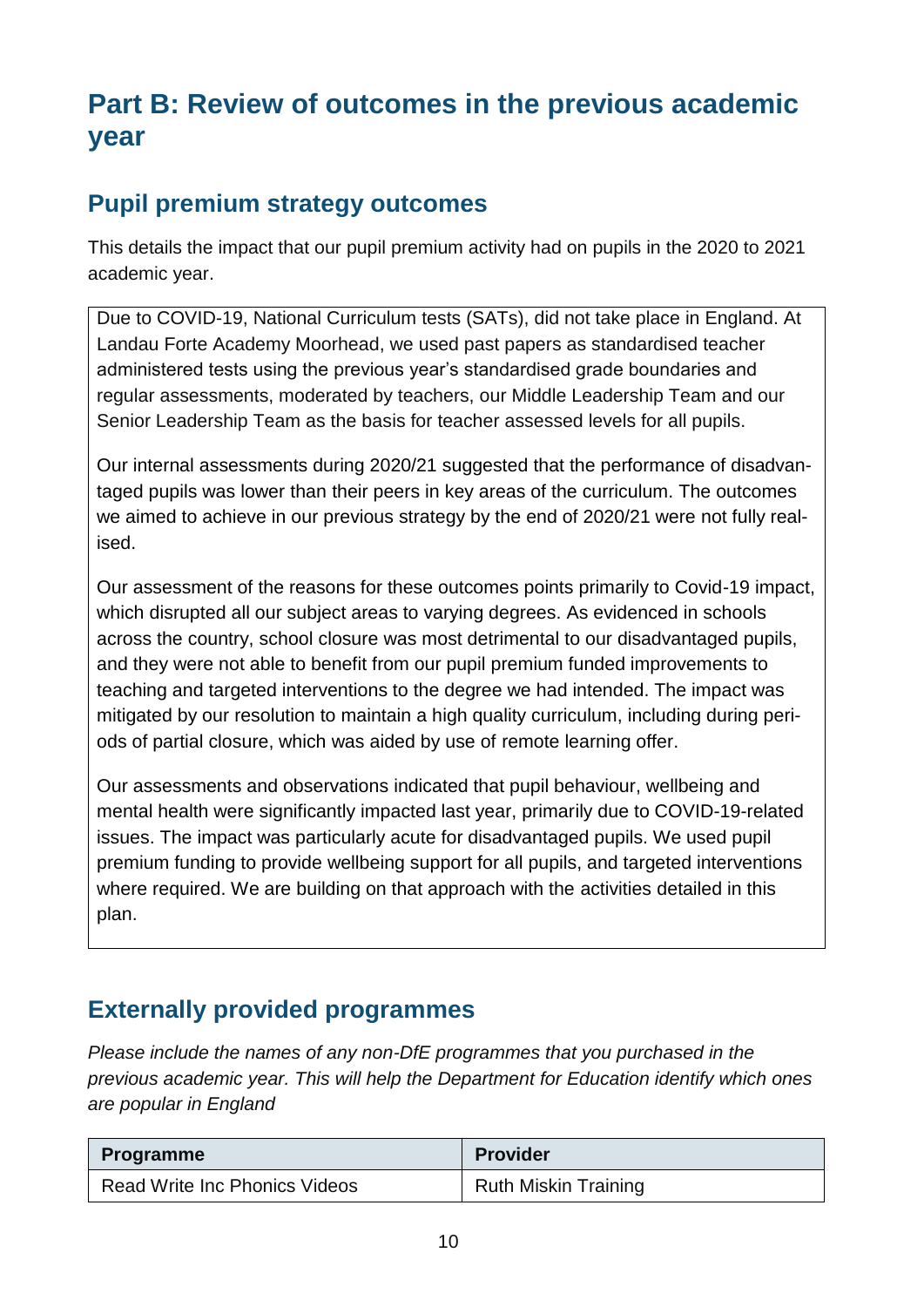## **Service pupil premium funding (optional)**

*For schools that receive this funding, you may wish to provide the following information:* 

| <b>Measure</b>                                                                    | <b>Details</b> |
|-----------------------------------------------------------------------------------|----------------|
| How did you spend your service pupil<br>premium allocation last academic year?    | N/A            |
| What was the impact of that spending on<br>service pupil premium eligible pupils? | N/A            |